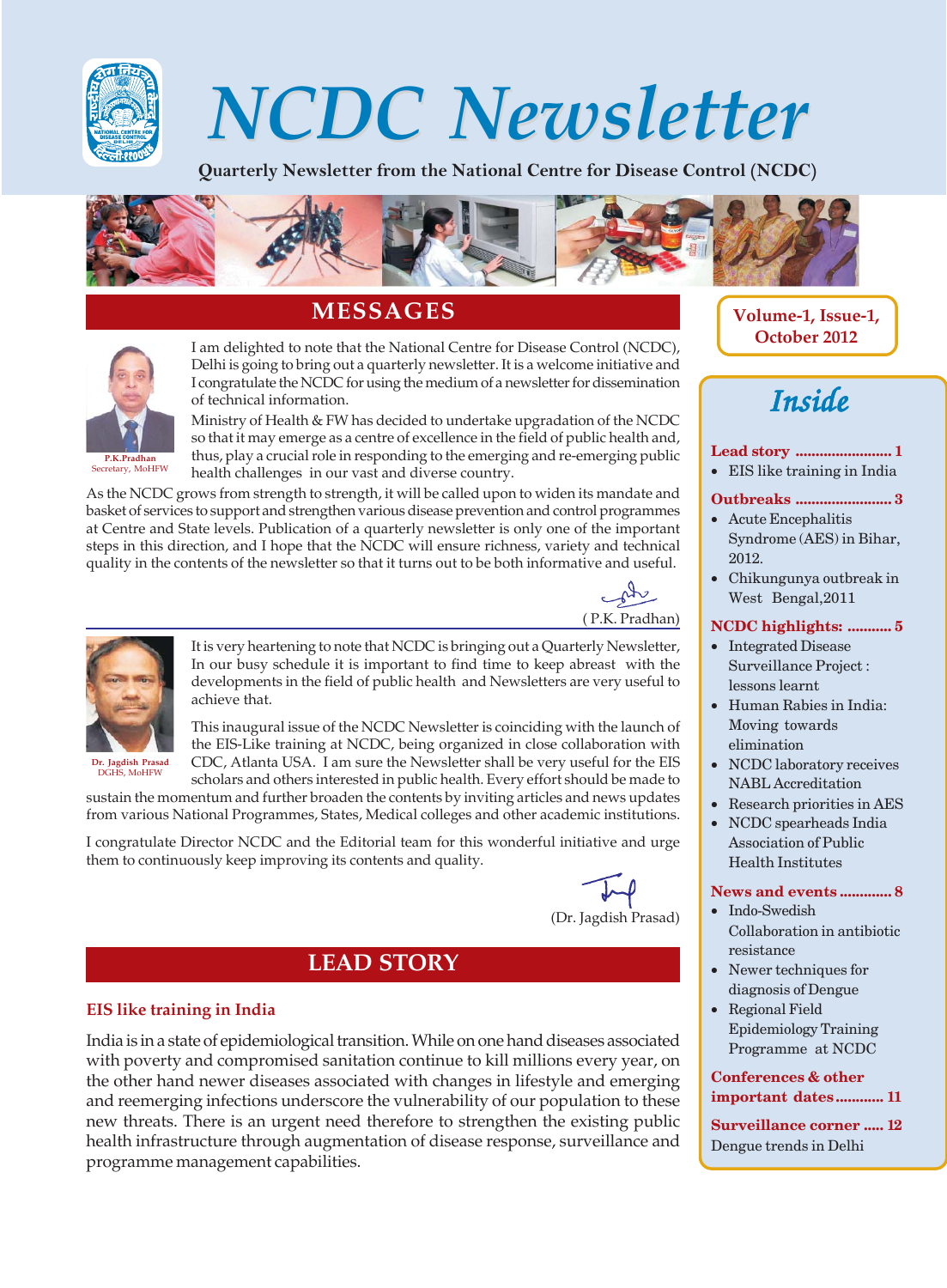

**Dr. Thomas R. Frieden, Director, CDC meeting Shri Ghulam Nabi Azad, Hon'ble Minister of Health & Family Welfare, India**

The India EIS like training has been conceptualized to complement Government's strategy to augment availability of skilled epidemiological capacities at the national, state and local levels. It is modeled on the best practices of the United States Epidemic Intelligence Service of "training through service".

Beginning in 1951,the US EIS programme has successfully trained more than 3000 quality epidemiologists, who are at the forefront of public health in the United States, WHO and other international organizations.

India EIS like training is a competency based specialized training in epidemiology in which trainees shall develop their analytical public health skills while working under field conditions in a public health programme or in a state health department for two years under the technical guidance of experienced mentors. Additionally, this program would complement existing surveillance programs in India, the most prominent being the IDSP, currently implemented throughout India.

This training programme will be run by NCDC, Delhi in close collaboration with the US Centers for Disease Control and Prevention (CDC), Atlanta. A series of consultations with a wide range of public health professionals were held at NCDC in the year 2011 to develop a model for India EIS like training.

A compendium of operational guidelines for EIS like training was developed based on these deliberations.The compendium of the training model was approved by the Global Disease Detection (GDD) Steering Committee headed by the Secretary, Health and Family Welfare. The programme aims to train medical doctors with at least 2-years public health experience.

State and Central public health agencies are required to forward the application of their employees interested in this training who, if selected, will be released from their duties for the duration of 2 years. Selection will be based on a highly competitive process over seen by a committee of experts.

Each trainee will be assigned a placement site for the two years. Trainees will complete a prescribed set of public health activities – the Core Activities of Learning (CALs) – to acquire the needed skills of a practicing field epidemiologist.

The CALs include a field investigation, analysis and evaluation of surveillance data, epidemiologic data analysis, oral and written scientific communication, and service to the organization where the officer is placed.

While the trainees will spend most of their time working at their placements, short courses, seminars, and an annual conference to enhance learning will be conducted at NCDC.

Completion of all of the CALs is required for successful completion of the training. Candidates will be obligated to work in public health for a prescribed period of time after completion of the two-year programme.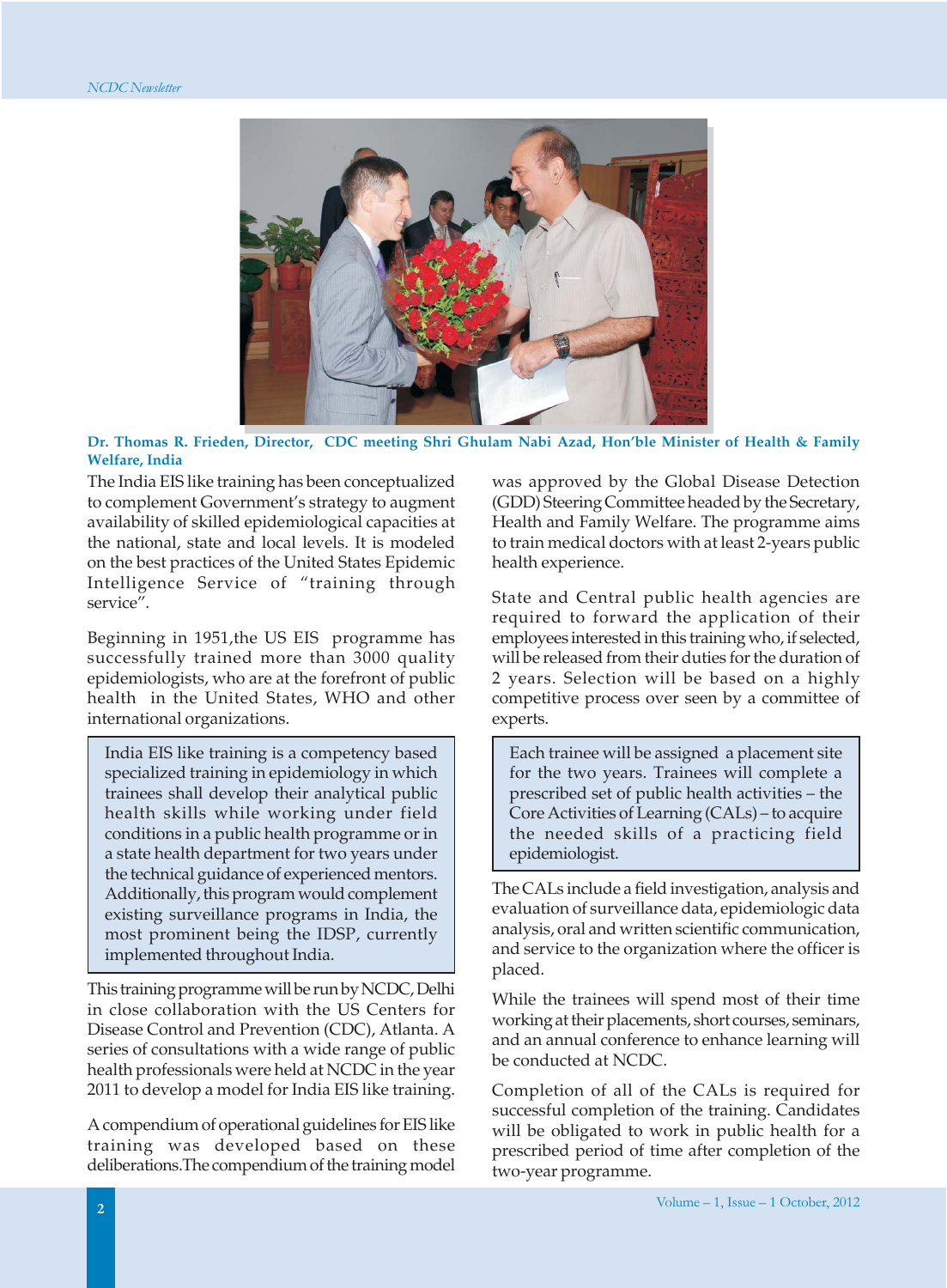To begin with, the training programme has 10 vacancies for state sponsored candidates and 2 for self sponsored candidates. The training will be scaled up as the number of assignments with trained and qualified mentors grows.

Based on the guidance as outlined in the compendium, NCDC solicited applications for the first EIS-like Training Programme cohort from all interested candidates in June 2012. Through a two tier screening process 34 candidates were invited to Delhi to participate in an interview with a panel at NCDC from August 9-11, 2012.



**Director, NCDC Dr. L.S. Chauhan with officials of NCDC Delhi and CDC Atlanta with a signed copy of MOU for establishing GDD-India Centre.**

Ten states were represented during the interviews that took place over three days. A panel of public health professionals from NCDC, CDC Atlanta, WHO and MOHFW selected 12 candidates, 10 state sponsored and 2 self sponsored, for the first batch of India EIS like training.

This will be followed by placements in different national programmes and state health departments for learning by doing training under close supervision and support of mentors. The first batch of EIS training is starting at NCDC in October 2012.

## **Outbreak updates**

#### **Outbreak of Acute Encephalitis Syndrome in Bihar, 2012**

Between 27 May to 10 July, 2012, 469 cases of acute encephalitis syndrome (AES) and 178 deaths were reported from health facilities at Muzaffarpur, Bihar with case fatality rate of 38.6%. While majority (73% ) of the cases were from Muzaffarpur district, other districts were also affected including Sitamarhi, East Champaran, Sheohar, Vaishali, Samastipur and West Champaran. Out of the 469 cases, 17 cases were admitted to the various PHCs and the District Hospitals, of which 2 deaths occurred.

 The graph on the following page shows the number of cases admitted to the two hospitals in Muzaffarpur - Sri Krishna Medical College &Hospital (SKMCH) and Krishna Devi Devi Prasad Kezriwal Maternity Hospital (KDKMH).The age of the cases ranged from 6 months to 16 years with 92% of them being between  $1 \& 10$  years. 53% of the cases were females and 47% males.

Clinical presentation included sudden onset of convulsions with clenching of teeth and loss of consciousness mostly in the early morning. The cases had no prodrome and no sequelae. Many cases did not have fever. Most (70%) of the cases had no preexisting illness. Hypoglycemia was a common feature (50% of the observed cases). CSF examination was largely inconclusive.

 All the tested sera and CSF samples were found to be negative for IgM antibodies for Japanese encephalitis, Dengue, West Nile, Entero virus 71 and Herpes simplex type 1 virus. Two serum and 12 CSF samples tested for *Pan enteroviruses* by reverse transcriptase Real-Time PCR (rRT-PCR) technique were also found negative

Testing for IgM antibodies were found positive for *Human Parvovirus B19 (*5/7, of which 4 were border line positive) and *Epstein-Barr virus* (8/10, of which 7 were border line positive).

A large majority (84% of the total studied) of these children live in houses that are in close vicinity to the fields and/or fruit plantations thus increasing the chances of their contact with wild rodents, fruit bats as well as various pesticides used therein.

A central team from NCDC and the Kalawati Saran hospital, Delhi which visited Muzaffarpur for outbreak investigation in June recommended that 1) in view of the negative reports for the common etiological agents of AES, other microbial causes should be explored in the laboratory at NCDC, 2) The record maintenance outside the outbreak period needs to be strengthened by the state health system at Muzaffarpur and other districts, and 3) Central teams in future should explore possible zoonotic links to the disease .The need for improving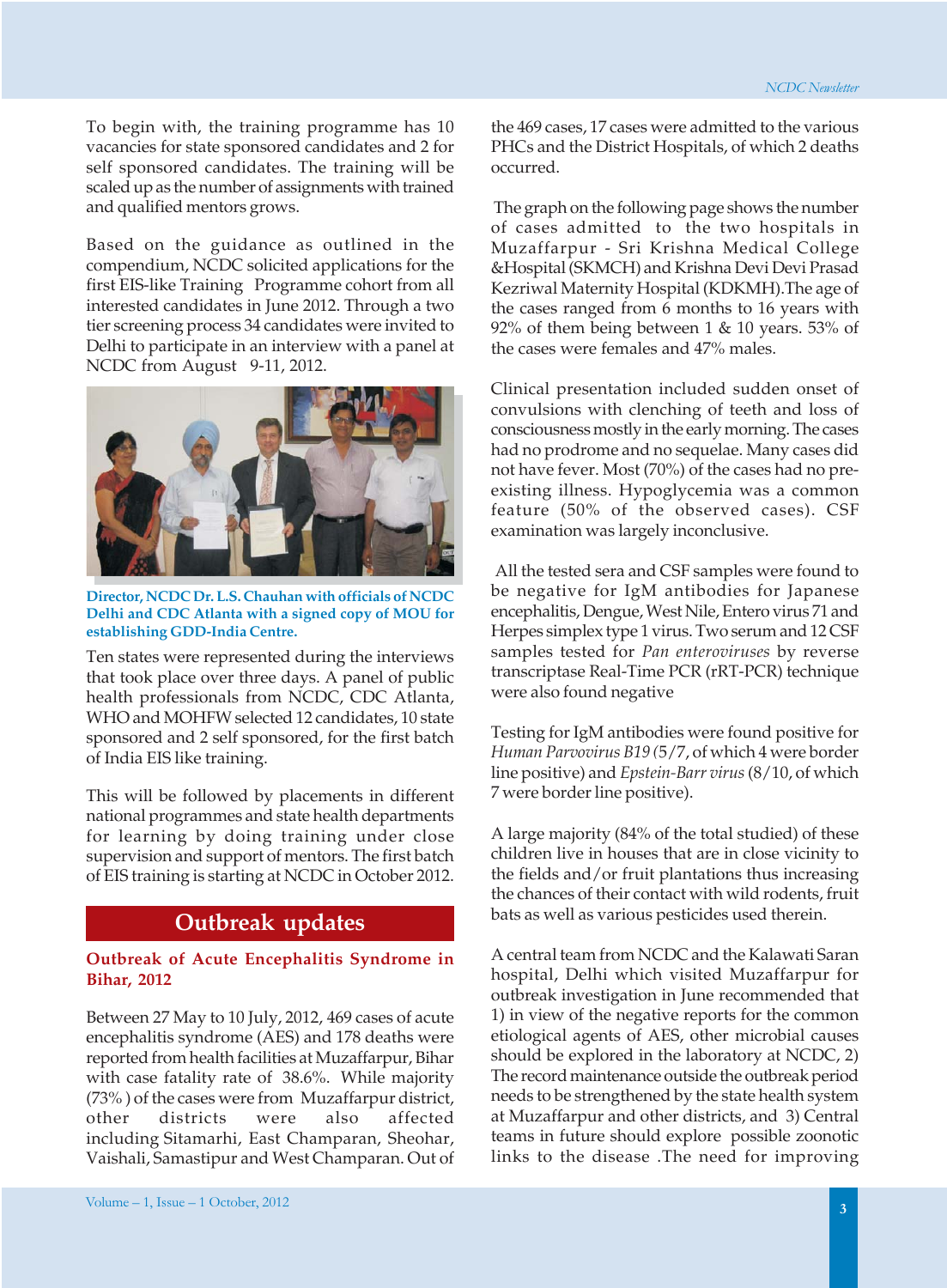



**Number of cases of Acute Encephalitis Syndrome admitted in two hospitals in Muzaffarpur, Bihar, 2012**

management of unconscious children especially at PHC level was communicated to the authorities.

AES is reported from many states in India and occurs as outbreaks every year. Due to the high case fatality rate and occurence primarily among children below the age of ten, it is a cause for much concern and preventable mortality.

Muzaffarpur district in Bihar has been reporting cases of AES among children since 1995 with a high case fatality rate. Last year, there were 147 AES cases and 54 deaths (CFR 36.7%) in the district. All cases occurred during May and June, which coincides with the litchi plucking season in the district. Further studies on the possible links and modes of transmission are underway.

#### **Chikungunya outbreak and the impact of IEC, Jalpaiguri, 2011**

An outbreak of Chikungunya fever characterized by joint pain, swelling and rash occurred in the Tuslipara Tea Garden (TG) area under Madarihat block of Jalpaiguri district, West Bengal near Bhutan international Boarder from October 30 to December 6, 2011.

A total of 780 Chikungunya cases (an acute illness characterized by sudden onset of fever with any of the symptoms like headache, backache, photophobia, severe arthralgia and or rash) occurred in the Tea Garden area having 4375 population. Amongst the cases 52% were female and remaining 48% were male. The overall attack rate was 17.8%; rate among female (19%) was slightly higher than among males (16%). Age specific attack rate was highest among the adult population of 15-64 years age group ( 20.2%) followed by 0-14 years age group (16%) and 65 and above age group  $(5.5\%)$ .

Six out of twenty samples were found to be Chikungunya reactive serologically at the School of Tropical Medicine, Kolkata. Entomological investigation revealed that *Aedes aegypti* was predominantly present and the main breeding sources were the domestic and peri-domestic containers like cement tank, plastic containers, metal containers, tiers, earthen pots, tree stumps and discarded containers.

Initially, the House Index (HI) was 78.4% and Container Index (CI) was 80.8% and both were much higher than the threshold values (20% and 25%) respectively) Both the indices started to decline with continuous containers cleaning in a weekly 'Pulse' mode.

The weekly 'Pulse' cleaning means cleaning of all containers having water in the domestic and peridomestic area on a specific day of the week for consecutive four weeks. Weekly pulse cleaning was done by deploying manpower from health sector and other local bodies.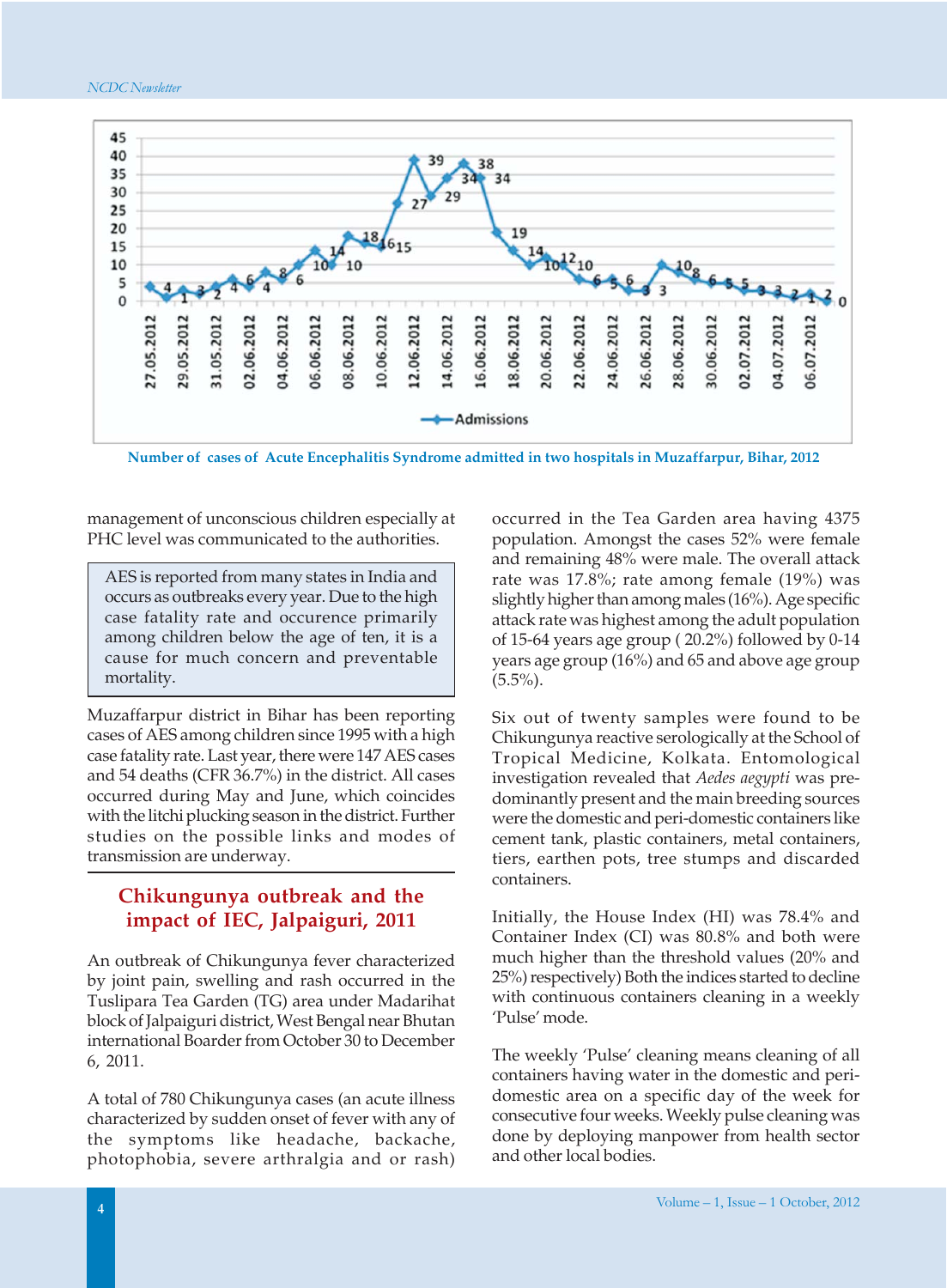





**Fig.: House index, container Index and Fever cases during conjecutive cleanings at Tulsipara TG, Madarlhat , Jal**

Several teams were formed, each assigned to clean at least 40 households on the day and motivate the household members to do the same. As a result, number of cases also started to decline. Prompt control measures indicate that the 'weekly pulse cleaning' and covering all the potential (man-made) breeding sites of mosquitoes played a crucial role in controlling the transmission of the disease in the outbreak affected area within a month with a comparatively decreasing attack rate.

**Contributed by: Satinath Bhuniya, District Epidemiologist, Debasis Mandal, Dy. CMOH-II & DSO and Aparna Dutta, Data Manager, DSU, Jalpaiguri, West Bengal.**

## **NCDC Highlights**

#### **Integrated Disease Surveillance**

To further strengthen the system of early detection and rapid response to outbtreaks in the country, the Government of India launched in 1997 the national surveillance programme for communicable diseases initially in 5 districts. This was then expanded to 101 districts in 2004 when it was merged with the Integrated Disease Surveillance Project (IDSP).

Supported by World Bank, the IDSP initially envisaged data collection both on communicable and non-communicable diseases. However, based on the recommendations of the international and national experts, the project focus from 2007 onwards was on epidemic prone diseases. At present, IDSP is being implemented with national funds. Much progress has been made so far, in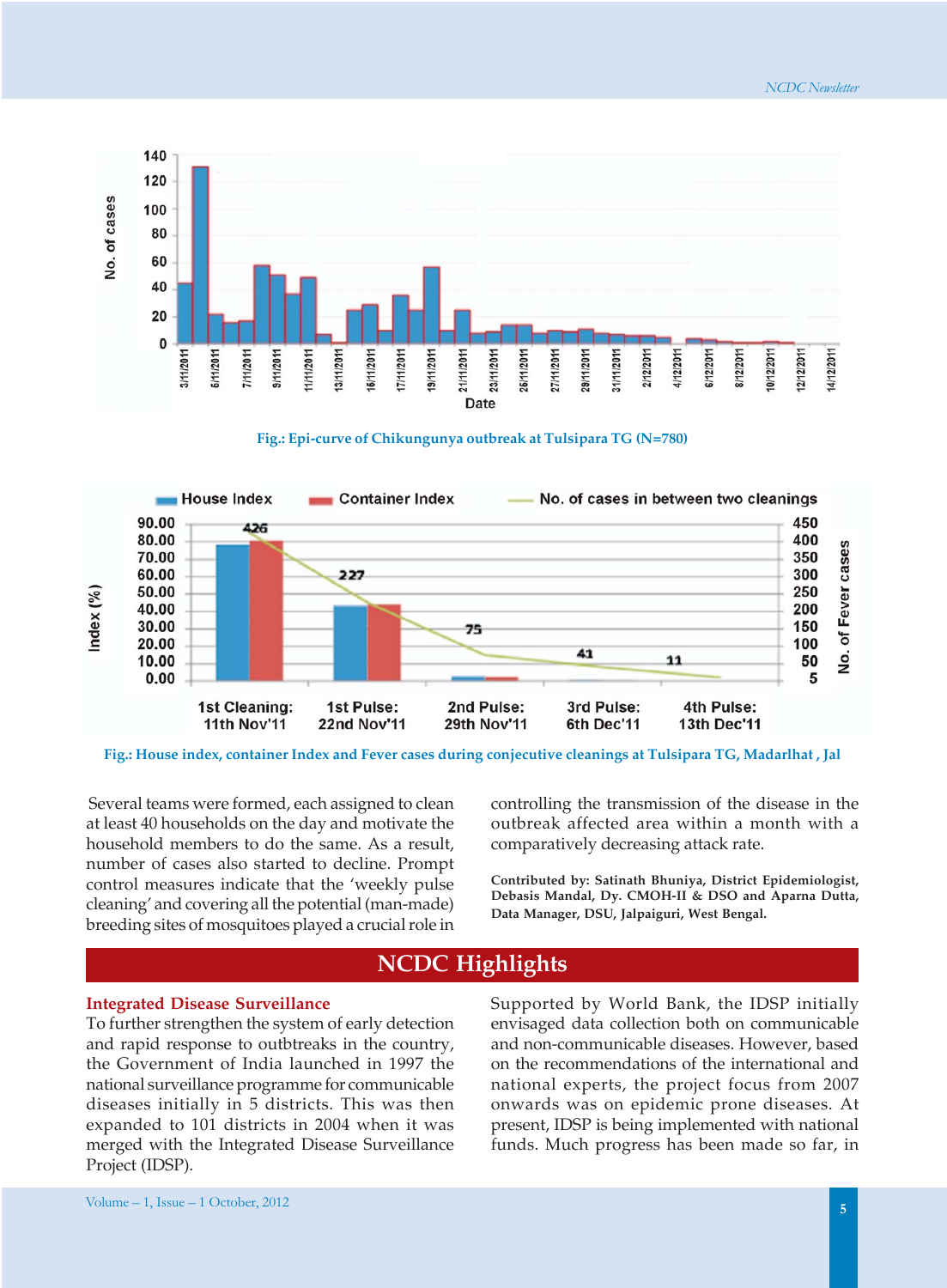particular in establishing surveillance units in all states and districts in the country.

In the area of human resources, as of August 2012, 301 epidemiologists, 61 microbiologists and 22 entomologists have been recruited on contact under IDSP. In collaboration with National Informatics Centre (NIC) and Indian Space Research Organization (ISRO), connectivity has been established with all the states, districts and many medical colleges through an information technology network spanning 776 sites through out the country.

This is helping greatly in rapid data transfer, video conferencing and distance learning activities. A one-stop portal provides facility for data and trend analysis and free technical documents such as guidelines and training materials relating to disease surveillance.

A 24/7 call centre established in 2008 provides a medium to receive from the field alerts on disease outbreaks or unusual events through a toll free telephone number. The facility was used extensively during H1N1 influenza pandemic in 2009.

Laboratory capacity was strengthened in 50 districts for diagnosis of epidemic prone diseases. In 9 states, referral laboratory network has been established in collaboration with medical colleges and other major centres. In addition, a network of 12 labs has been established for influenza surveillance in the country .The data reported by health care workers, clinicians and lab staff on weekly basis are analysed and used for public health action through rapid response teams.



**IDSP Portal**

Presently, more than 90% districts in the country are reporting weekly data on epidemic prone diseases through email or portal

In addition, states and districts have been asked to notify disease outbreaks immediately. As a result, there has been a gradual increase in the number of outbreaks reported and responded to through IDSP system over the years. During 2008, 553 outbreaks were reported and this number increased to 1675 in 2011. Earlier, only a few outbreaks were reported by states and union territories.

The weekly outbreak report is shared with all stakeholders and is available also in the IDSP portal www.idsp.nic.in. Regular video conferencing is used to monitor project implementation and to discuss programmatic and technical issues.



Scanning of media reports and 24/7 call centres are supplementing reported data for early outbreak response. Among the challenges faced by the project include the need for strengthening of human resource in surveillance units at state and district levels, forging and sustaining partnership with private sector and medical colleges for reporting cases, and expansion of public health laboratories.

#### **Human Rabies in India: moving towards elimination**

In India, an estimated 20,000 human deaths and 17.4 million animal bites occur annually. Control of rabies involves two components viz elimination of human deaths through timely and appropriate post exposure prophylaxis to all exposed and control of canine rabies through mass immunization and animal birth control. However, no tangible results have been achieved so far in the country as the efforts are patchy and have not been carried out in organized and coordinated manner.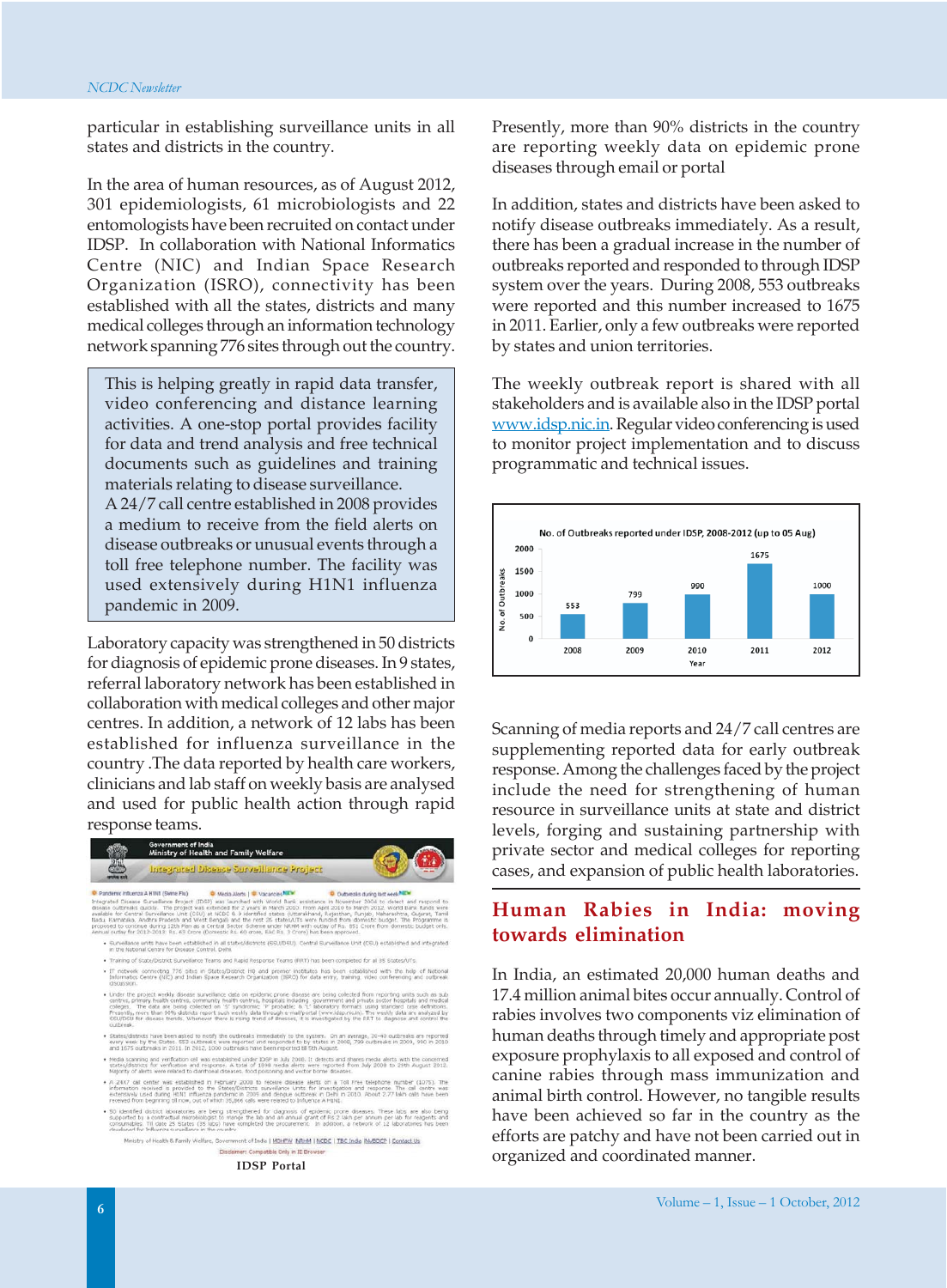To test the strategy a pilot project on prevention and control of human rabies has been carried out as "New Initiative" under  $11<sup>th</sup>$  Plan in 5 cities with NCDC as nodal agency. The objectives of the project were prevention of human deaths due to rabies, enhance awareness in general community, develop trained health manpower, strengthen diagnostic facilities, strengthen surveillance and maintenance of continuous surveillance and sensitization of other sectors.

Under this project, wound management, intradermal Post-exposure prophylaxis (PEP vaccination, and IEC activities have been augmented. Much focus has been on creating awareness in general community.

In addition, one laboratory in each pilot project city has been strengthened, surveillance has been strengthened and interface has been developed with veterinary sector. Experience gained in implementation of pilot project on prevention and control of human rabies indicates that strategy is feasible, reproducible and implementable.



Attempt is now being made to march ahead and roll out a comprehensive strategy for control and eventual elimination of human rabies throughout the country. The plan will include strengthening of PEP to prevent human deaths in all States/UTs, operationalization of cost effective and efficacious intradermal route, extension of rabies treatment facilities to peri-urban/rural areas, and active involvement of NGOs and community through strengthened intersectoral coordination and vaccination of stray dogs.

## **Centre for AIDS & Related Diseases receives NABL Accreditation**

Centre for AIDS and Related Diseases at NCDC received NABL (National Accreditation Board for Testing and Calibration) accreditation on 29 November 2011 conforming to ISO 15189:2007 Standard. Laboratory accreditation uses criteria and procedures specifically developed to determine technical competence. NCDC is amongst the few laboratories in the Public Sector in Delhi to receive this distinction. NACO and CDC provided the necessary support in this achievement.

Specialist technical assessors conduct a thorough evaluation of all factors in a laboratory that affect the production of test data. The criteria are based on the international standards called ISO 15189, which are used for evaluating laboratories throughout the world.

Laboratory accreditation bodies use this standard specifically to assess factors relevant to the laboratory's technical competence, validity and appropriateness of test methods, traceability of measurements and calibrations to national standards, suitability, calibration and maintenance of test equipment, testing environment, sampling, handling and transportation of test items and quality assurance of test and calibration data.



Laboratory accreditation aims at assuring laboratory and customers that laboratory's test resents are accurate and reliable. Laboratory accreditation is highly regarded both nationally and internationally as reliable indicator of technical competence. Mutual Recognition Agreements (MRAs) among the countries enable test data produced by accredited laboratories to be accepted between these countries.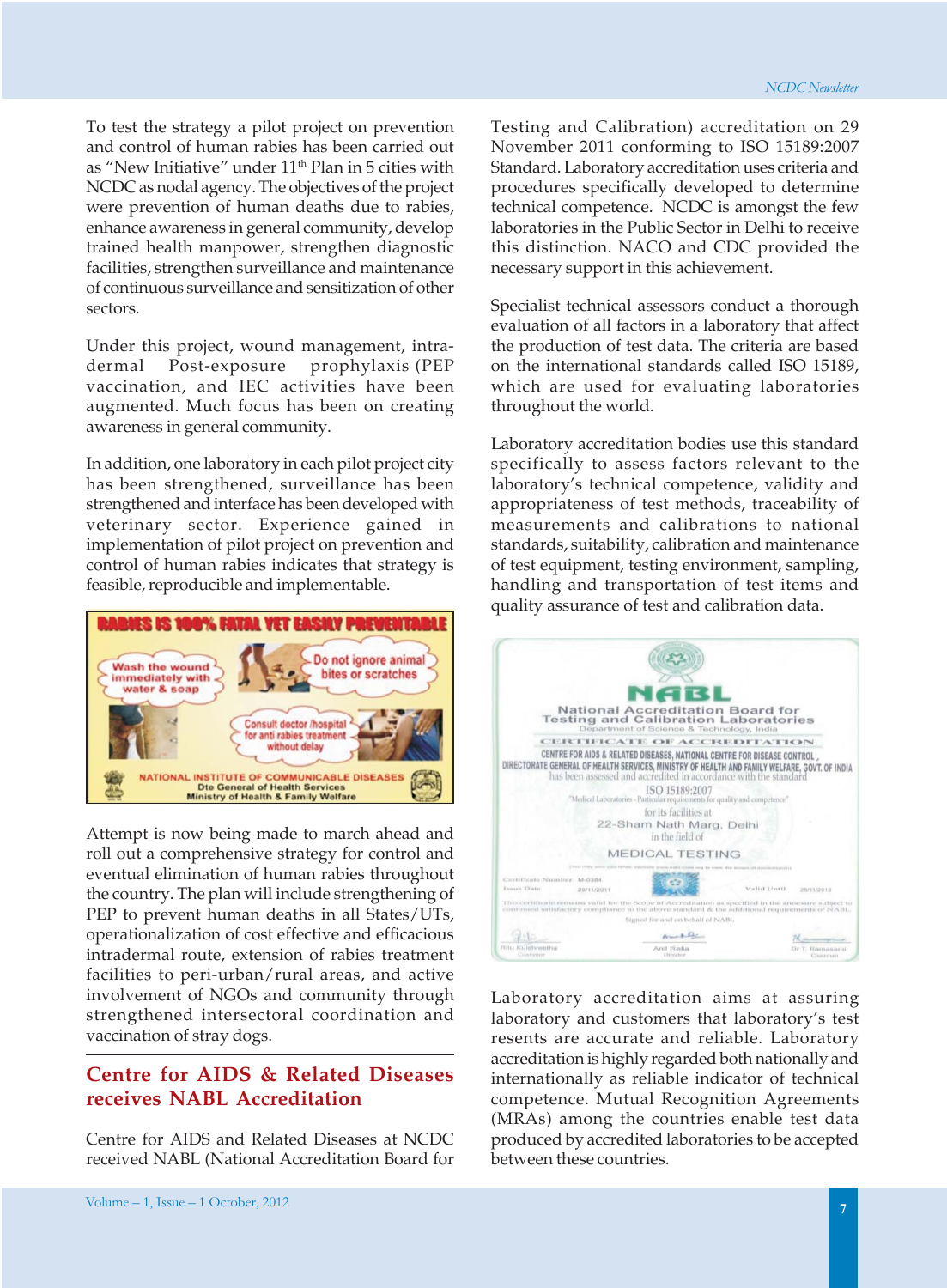## **Stakeholders discuss research priorities in Acute Encephalitis Syndrome (AES), May 2012**



A Joint ICMR- NCDC- NVBDCP-NDMA-CDC Workshop on Public Health and Research Priorities on Japanese Encephalitis / Acute Encephalitis Syndrome was held at Sanjay Gandhi Postgraduate Institute of Medical Science (SGPGI), Lucknow, Uttar Pradesh from 24th – 26th May, 2012

The objectives were to develop a protocol for strengthening surveillance for identification of etiological agents of AES, agree on areas for research on AES, and to identify projects for applied research including assessment of disease burden. More than 100 experts including national, international (US CDC,WHO,PATH) and local participants (UP Govt. & medical colleges of UP) attended the workshop. A protocol on AES/JE surveillance & public health actions was discussed and finalized.

#### **NCDC to spearhead India Association of Public Health Institutes (APHI)**

National Centre for Disease Control became a member of International Association of National Public Health Institutes(IANPHI) at the sixth Annual meeting of the IANPHI in Helsinki, Finland in September 2011, becoming the only Public Health Institute in India to be an integral part of the International Association of National Public Health Institutes (IANPHI)'s global network of excellence.

As a member of IANPHI, NCDC will soon launch an Association of Public Health Institutes (APHI) in India primarily concerned with improvement of public health capacity through service, research and training, in order to improve the health of populations and reduce health disparities.

The objectives are to support member Public Health Institutes through technical cooperation, sharing of expertise in organizational development, peer assistance, policy development and other public health functions; to support and guide the country technically on various public health issues; build coalitions with other public health organizations and support the public health activities in India; and initiate co-operative actions and help build international and national coalitions with other organizations whose mission is to improve the public health.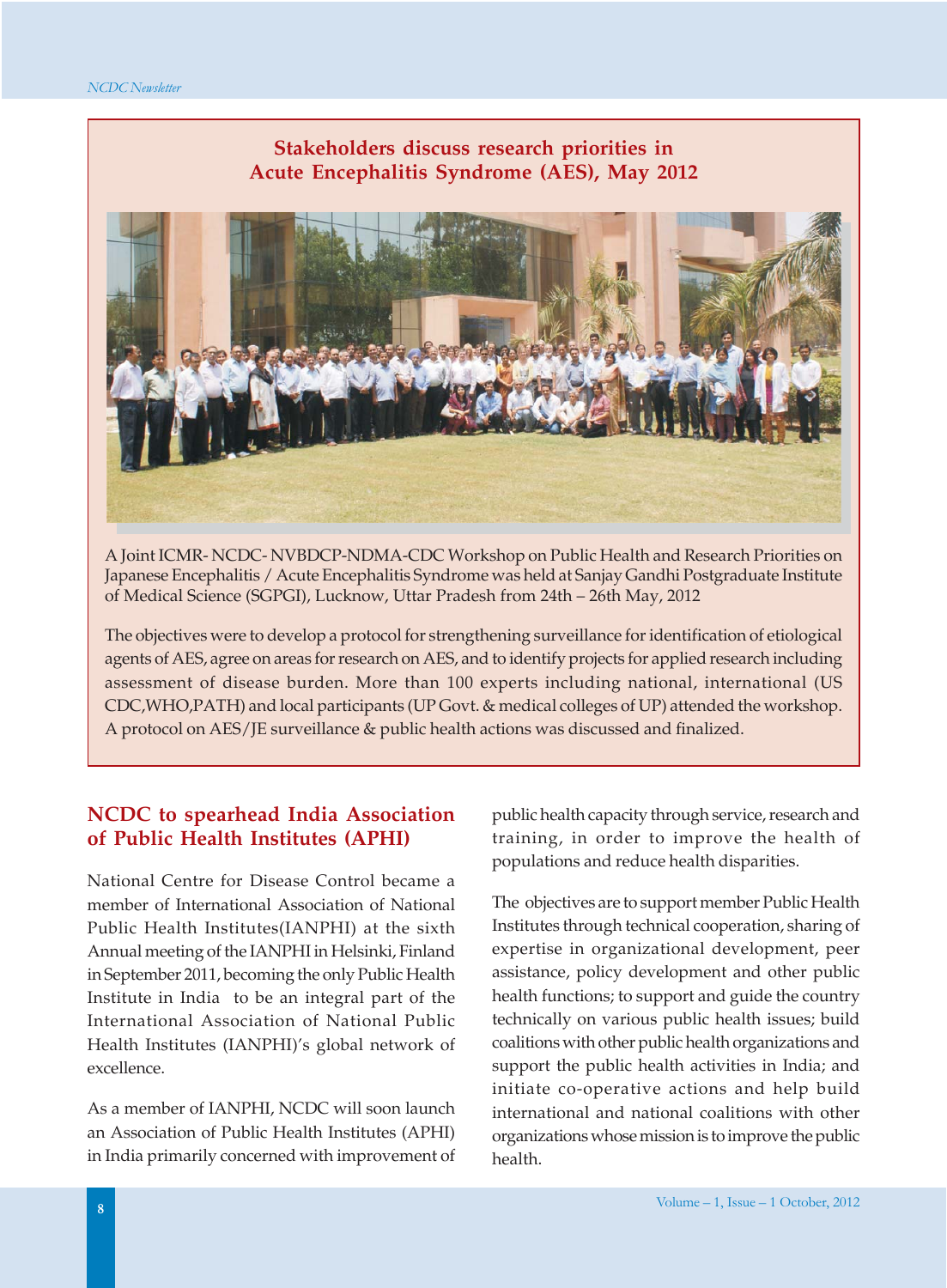The Institutions that are responsible for evaluation and analysis of health status, public health surveillance, problem investigation, outbreak investigation, and control of risks and threats to public health and actively involved public health research and teaching can become the members.

The Managing Committee, elected by the Institutional members biennially, will consist of a Chairman, General Secretary, Joint Secretary, a Treasurer, and 5 members/ ex-officio members.

The APHI will support and guide the country technically in various Public Health issues

#### **News and Events**

### **Indo-Swedish collaboration in antibiotic resistance**

Antimicrobial resistance in pathogens causing important infectious diseases is a matter of great public health concern globally, as well as in India. A major factor responsible for this is the widespread use and availability of practically all antimicrobials over the counter for human as well as animal consumption.

Against the background of an MoU signed by the MOH&FW, India and Sweden Ministry of Health and Social Affairs to broaden co-operation about antibiotic resistance between the two countries, a Swedish Delegation led by Karin Tegmark Wisell, Head Unit Antibiotics & Infection Control, visited NCDC from 16<sup>th</sup> to 20<sup>th</sup> April, 2012 to participate in discussion.



**Director, NCDC addressing Swedish delegates**

The following areas were identified for collaboration between the two countries: 1) Epidemiological typing of carbapenem resistant strains and plasmids, 2) Monitoring of antibiotic use and development of methodology for Indian monitoring system, 3) Develop, implement and evaluate algorithms for diagnosis and guidelines for treatment for common infections in the community, 4) Develop an Indian National Programme against Antimicrobial Resistance (INPAAR) web portal with interactive modules for collection of data and output similar to Swedish Strategic Programme against antibiotic Resistance (STRAMA) at Sweden, and 5) develop a CME module for containment of AMR, surveillance of rational use of antibiotics, and development of web portal. The collaboration was named ISCAR (Indo-Swedish collaboration on Antimicrobial Resistance) and nodal persons from both sides were identified.

#### **Use of newer techniques in unveiling circulation of novel Chikungunya virus with existing dengue virus in Delhi**

Independent outbreaks of dengue virus (DENV) infection and sporadic cases of chikungunya virus (CHIKV) have been recorded in the metropolitan city of Delhi on several occasions in the recent past.

However, during arboviral outbreak of 2010 in Delhi, many cases turned negative for DENV. This prompted NCDC to use duplex reverse transcriptase polymerase chain reaction (D-RT-PCR) and gene fingerprinting-based studies to establish the aetiology of novel strain(s) of dengue and chikungunya through sequencing of CprM and E1 genes of dengue and chikungunya viruses

Interestingly, for the first time, both DENV and CHIKV co-circulated simultaneously and in equally dominant proportion during the post-monsoon period of 2010. On the basis of gene fingerprinting, DENV-1 genotype III and the East Central South African (ECSA) genotype of CHIKV were found to be associated with post-monsoon spread of these viruses.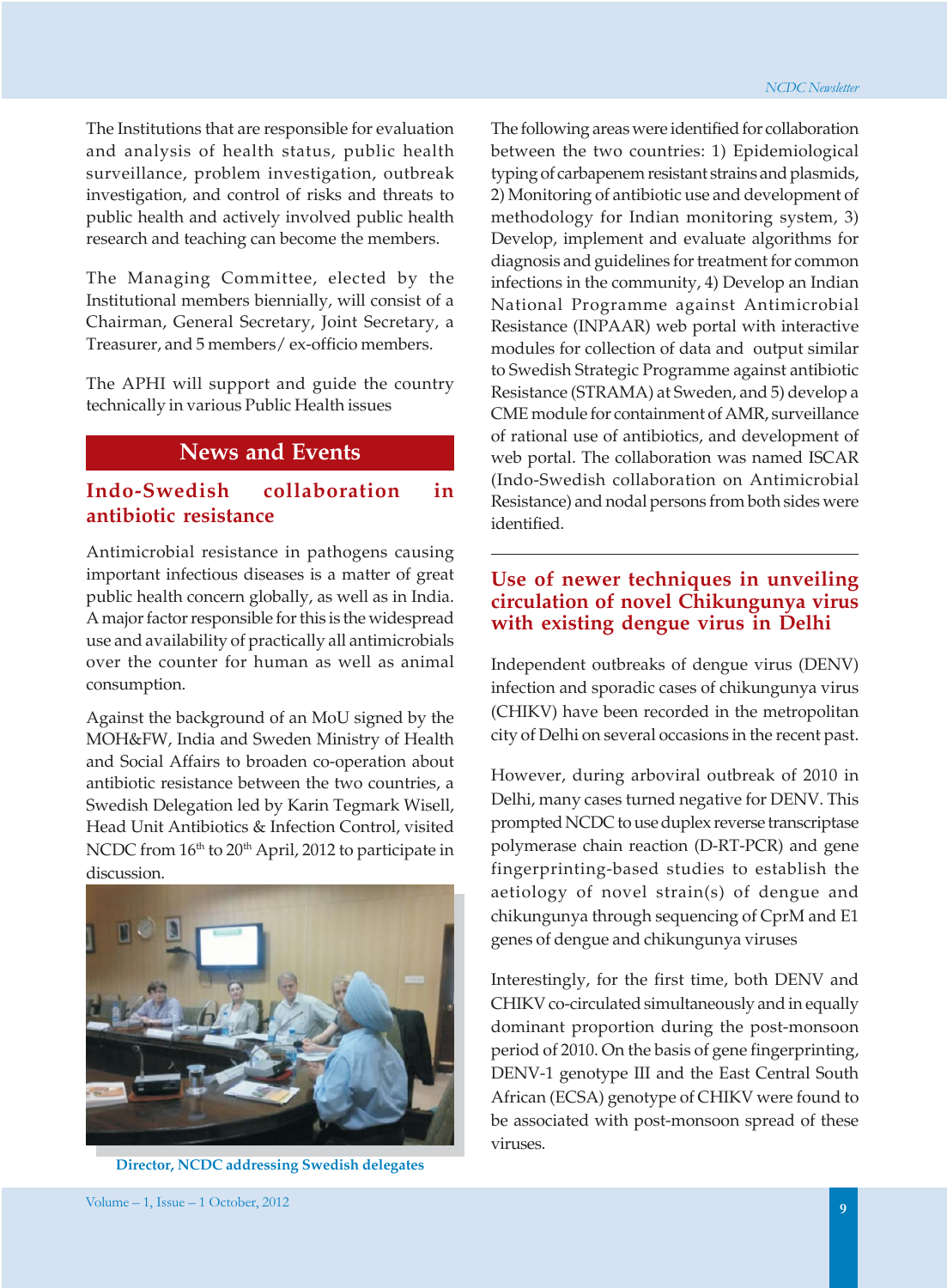Phylogenetic analysis of DENV-I strain found it to be in close proximity with Comoros and Thailand strains. CHIKV strain was found to be similar to strains of Reunion, Seychelles, S27 African prototype and Tanzania strains. Further, gene sequencing revealed novel mutation K211E [replacement of lysine (K) by glutamic acid (E)] at position 211 in the E1 gene of CHIKV.

## **Combating leptospirosis in India: a pilot project proves successful**

During the 11th Five-year plan, a pilot project on Control of Leptospirosis undertaken by zoonosis division of NCDC was implemented in 3 states namely Gujarat, Kerala and Tamilnadu. This was later extended to Karnataka, and Maharashtra.

The objectives of the pilot project was to reduce the morbidity and mortality due to leptospirosis by strengthening lab diagnosis and case management, mobilizing and sustaining inter-sectoral coordination, and implementation of IEC activities. The project involved the Dept of Health, Agriculture, Animal Husbandry, Rodent Pest Control Dept and environment.



The medical and paramedical personnel were trained, treatment guidelines developed and

disseminated and provision was made for presumptive treatment of the clinically suspected Leptospirosis patients in endemic areas especially during rainy season. Prototype IEC materials were distributed to states for translation in local language and dissemination. The experience in the 5 states has shown that the strategy for prevention and control of leptospirosis is feasible to implement. During the XIIth Five Year Plan, the project will be continued and strategy disseminated to other state for implementation

It is hoped that with enhanced public awareness and early diagnosis and timely treatment of patients, it will be possible to prevent and control leptospirosis in the country.

## **17th Regional Field Epidemiology Training Programme begins at NCDC**

The 17th, three month Field Epidemiology Training Programme commenced at NCDC on the 23rd July 2012, is being attended by 11 Public health professionals from seven countries of the South-East Asia Region.

The purpose of this course is to impart skills to the senior health personnel and make them competent in application of basic epidemiology, including surveillance and outbreak response.

The methodology of conducting FETP includes lectures, technical discussions, modular exercises, visits to institutions and field exercises. Basic skills for use of EPI INFO at computer workstations are also provided. Field exercises are conducted in collaboration with the regional branches of the NCDC, which is a WHO Collaborating Centre for Epidemiology and Training.

Since 1996, 261 participants from Bangladesh, Bhutan, DPR Korea, Indonesia, India, Myanmar, Maldives, Nepal, Thailand, Papua New Guinea and Sri Lanka have been trained under FETP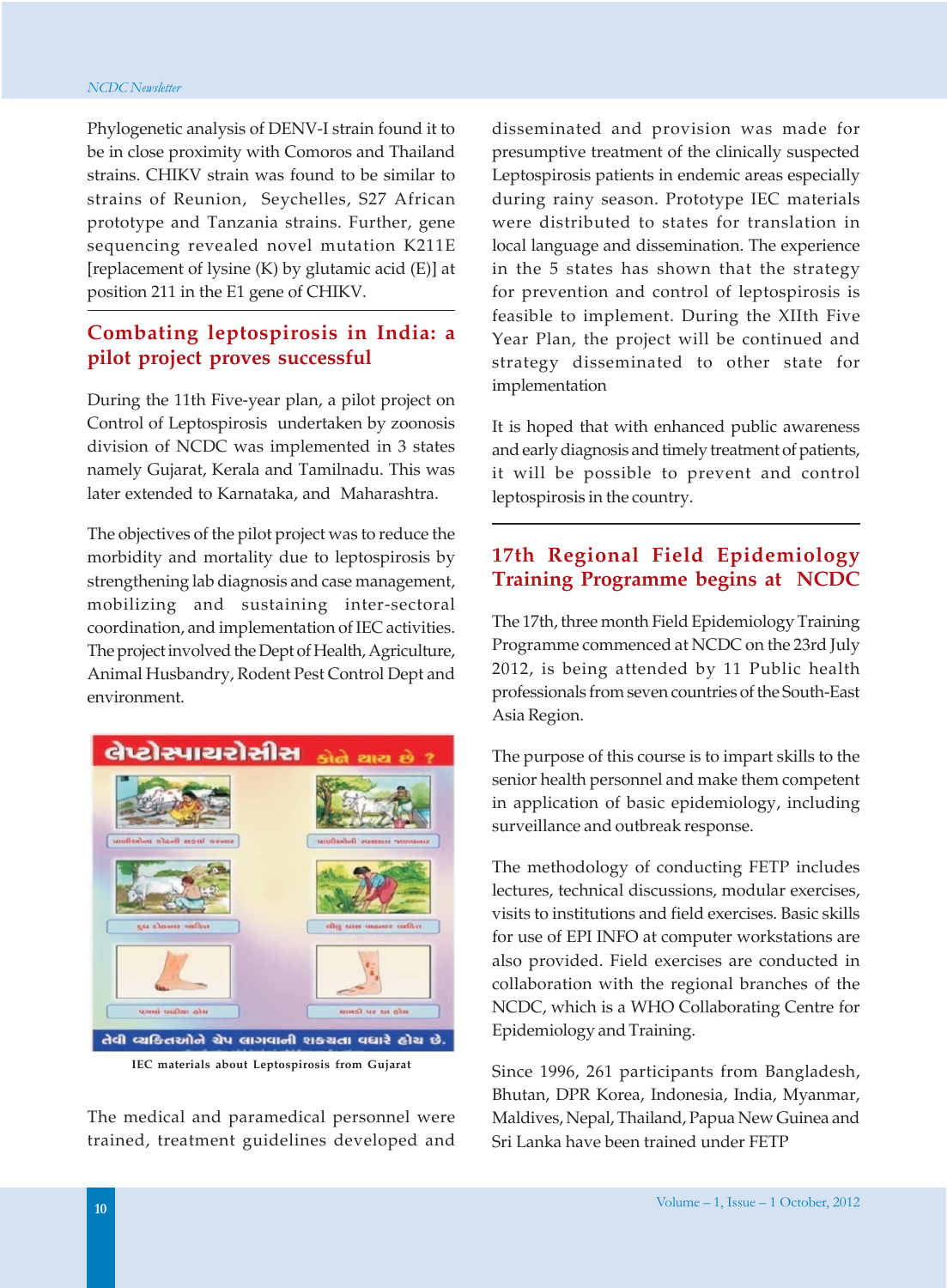#### **Masters in Public Health (Field Epidemiology) course helps build national capacity in Epidemiology**



**Students of MPH FE Batch 2010-12 during their field visit to review surveillance system in Alwar, Rajasthan.**

A two year Master's course in Field based Epidemiology (MPH-FE) training programme is run by National Centre for Disease Control (NCDC) to strengthen field epidemiological competencies of existing health practitioners and carrier oriented professionals.

The programme has students from various parts of India as well as WHO SEARO region. The seventh batch of the training programme commenced in August 2012. During the training, the MPH FE trainees will be exposed to a wide variety of field conditions including real time outbreak investigations, monitoring and evaluation of health programmes and health surveys. To further enhance the career of MPH (FE) scholars, the period of MPH FE training has now been recognized by the National Board of Examination (NBE) for eligibility to DNB FE.

So far, 77 students in six batches including 6 candidates from WHO SEARO region have successfully completed their course and are engaged in various positions in Governmental and Non Governmental Public Health organizations.

#### **Tuesday morning seminars at NCDC**

The weekly seminar, organized every Tuesday morning is being held as a build up to the EIS like training programme and is presently open to all those interested in public health including health professionals in the government and non government sector, medical students, as well as those in academic sector.

The seminars are given by the eminent guest faculties from within and outside Delhi covering a range of current public health topics of interest and

relevant to India. Many prominent speakers have so far participated in the seminars.

#### **Environment an important determinant of health: a review**

Environment risk factors contribute substantially to the burden of communicable and non communicable diseases globally and in India. To get more insights on this and to read about the strategies for preventing diseases through healthy environment, readers may consult http://www.ijmr.org.in/ text.asp?2012/136/2/185/100756

## **Conferences & important days**

The 9th Joint Conference of Indian Society for Malaria and Other Communicable Diseases (ISMOCD) and Indian Association of Epidemiologists (IAE).

**Theme:** Healthy Public Policies: opportunities and challenges.

**Dates:** 2-4 November 2012

**Venue:** India Habitat Centre, Lodhi Road, New Delhi

Details are available on website www.ismocd.org Email ID: nkyorgsec@gmail.com

| <b>World Health Days</b> |      |                                   |
|--------------------------|------|-----------------------------------|
| Month                    | Date | Events                            |
| October                  | 1st  | International day for the Elderly |
| October                  | 2nd  | World No Alcohol Day.             |
| <b>November</b>          | 2nd  | World Pneumonia Day               |
| <b>November</b>          | 4th  | Diabetes Day                      |
| <b>November</b>          | 9th  | World COPD day                    |
| <b>December</b>          | 1st  | World AIDS Day                    |